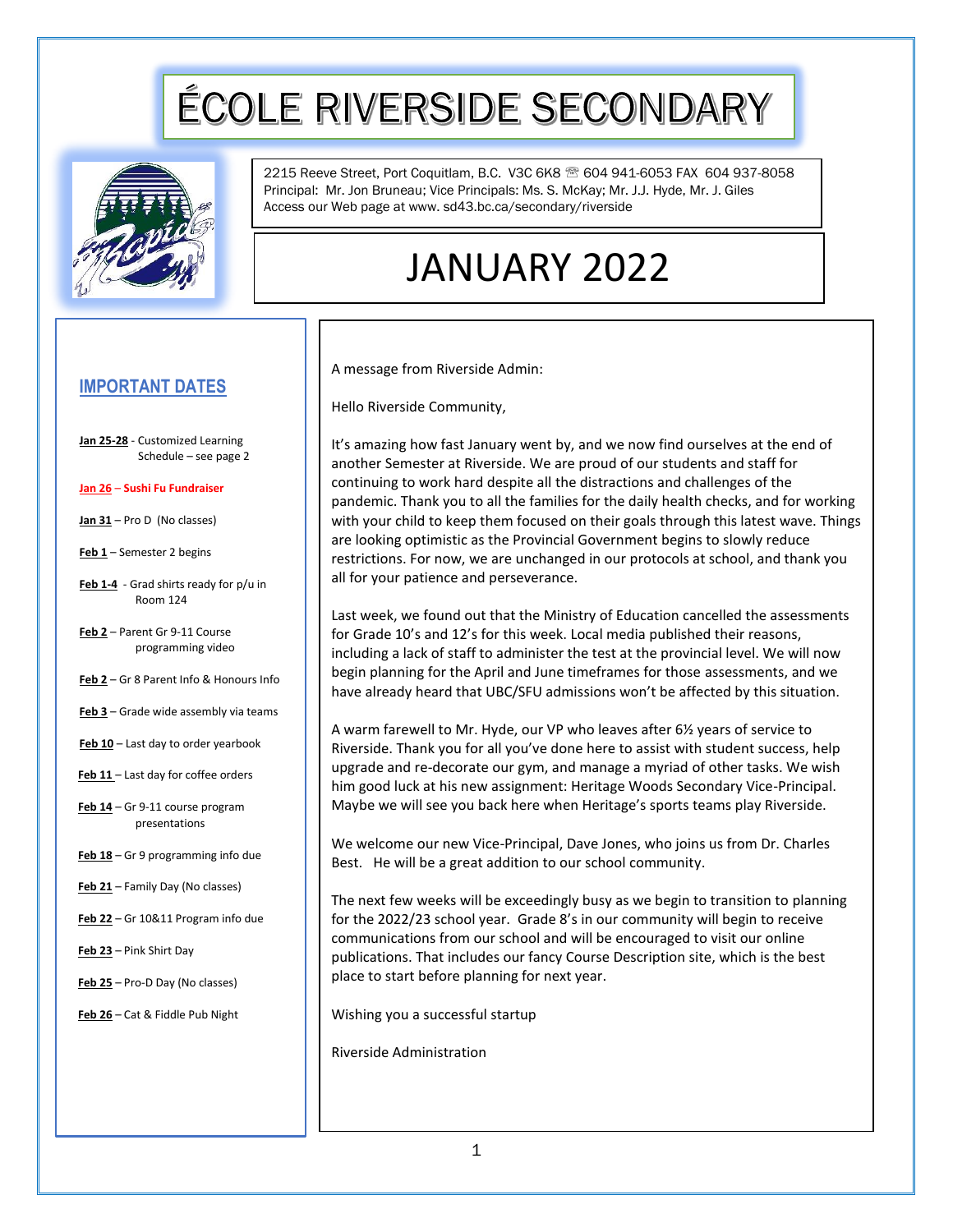#### **Grade 9 and 10's – Immunization Time**

Fraser Health is holding clinics here on March 1, 2, and 28th – to immunize ALL our Grade 9's and 10's for the standard inoculations ("DTP" and "HPV"). We will be sending out consent forms soon and will provide more information via email as it gets closer.

#### **Lockers**

More lockers will be assigned to students who didn't get one in the last semester. If your child has PE in Semester 2, they will be assigned a locker on Tuesday. Remind your child never to leave any valuables in an unlocked locker.

#### **Fundraisers**

PAC's AfterGrad subcommittee is organizing various fundraisers. See the AfterGrad page on our website, but you can also find info right here in this newsletter. Support the class of 2022!

#### **Semester 2 Starting**

- Reminder that semester 2 begins on TUESDAY, FEB 1
- Student timetables can be viewed through their student portal login (MyEd)
- January 31 is a professional day no school for students.

#### **Reports available online on Friday, January 28**.

We have shifted the date by one day, and reports will now be visible by late afternoon Jan 28.

The report card can be accessed via MyEd parent portal. It includes Semester 1 final grades and mid-term marks for full-year courses such as band, choir, and leadership.

#### **Reminders for all parents who drive their child to school:**

Pick-up times are highly congested. Please do not stop in the left lane of our drop off driveway in front of the school.

Drive slowly after dropping off your child in the morning - there are people using the marked crossings.

Be extra careful using the traffic circle. Traffic on Reeve Street **does not** have right-of-way - the traffic rules are in effect. We sometimes show the newer drivers this site[: https://www.icbc.com/road-safety/driving-tips/Pages/How-to-use-roundabout.aspx](https://www.icbc.com/road-safety/driving-tips/Pages/How-to-use-roundabout.aspx)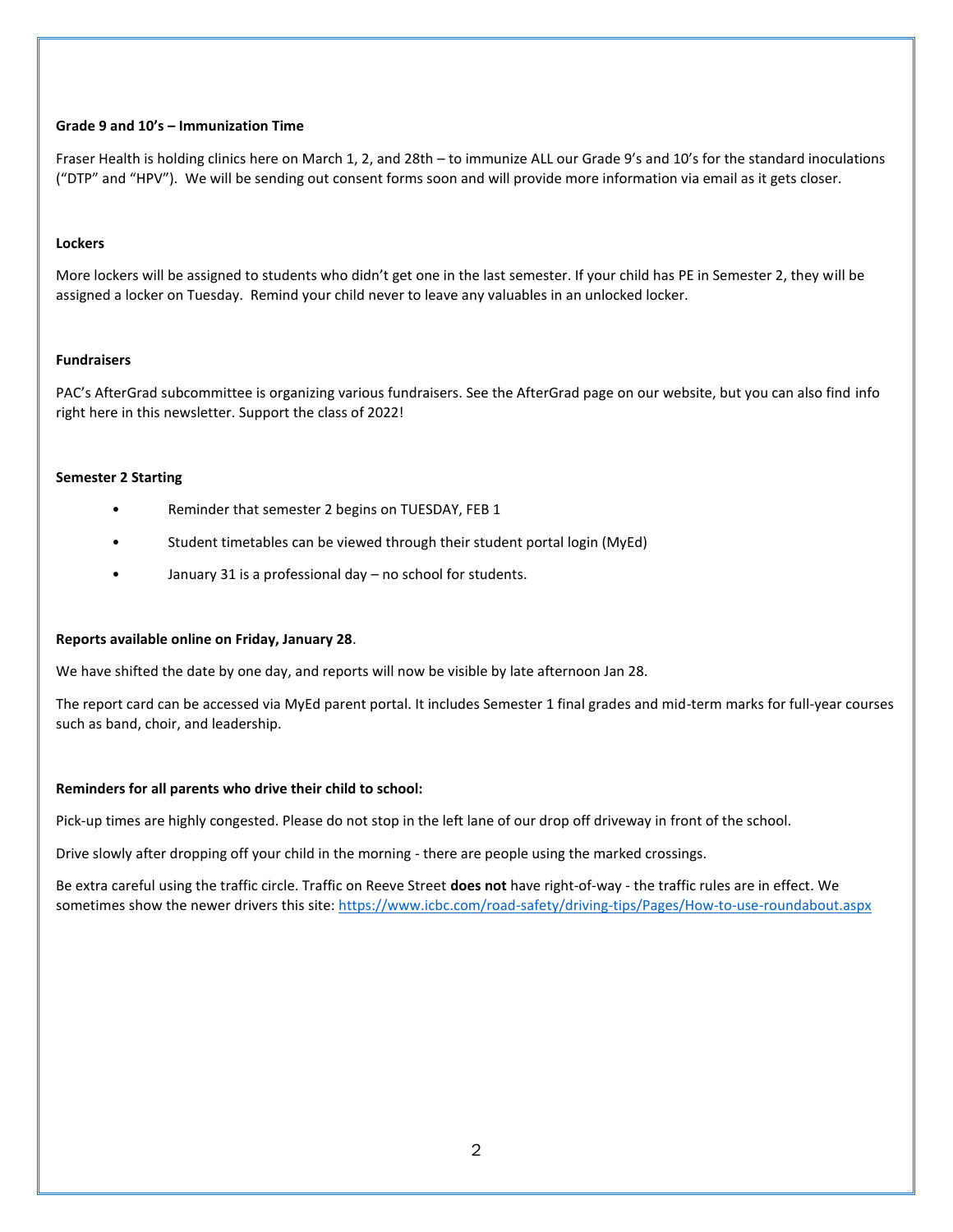## **Fundraising**

#### **Robotics Club**

*Calling all coffee and hot chocolate lovers!* Show your support for the Riverside Robotics Club by purchasing from a selection of gourmet hot beverages that you can find and purchase at [Riverside Secondary Robotics](https://globalcoffeefundraising.ca/robotics/)  [Club.](https://globalcoffeefundraising.ca/robotics/) All coffee is ethically and organically sourced and made from 100% Arabica coffee beans and freshly roasted in Maple Ridge. You can order via our website or pay with a form at the Riverside Office. Product details and prices are on the [website.](https://globalcoffeefundraising.ca/robotics/)



**Our online fundraiser closes at midnight on Friday, February 11th .** 

When you are ready to checkout, you can choose the shipping option "ship with Group order to RIVERSIDE (free)" and we will GROUP ship your order with others to Riverside for distribution to you. Or, you can opt to pay shipping direct to your home!

Coffee will be distributed on Thursday, February 17th

#### **A few words from the Share Food Bank …**

"Although Riverside's annual hampers were done differently this year, the Riverside Community did a fabulous job helping others during the holiday season. Students and staff brought in toys and non-perishable items throughout December.

In addition, the Riverside Community donated multiple grocery gift cards and raised \$2,648.55 for SHARE food bank. **WELL DONE RIVERSIDE!"**

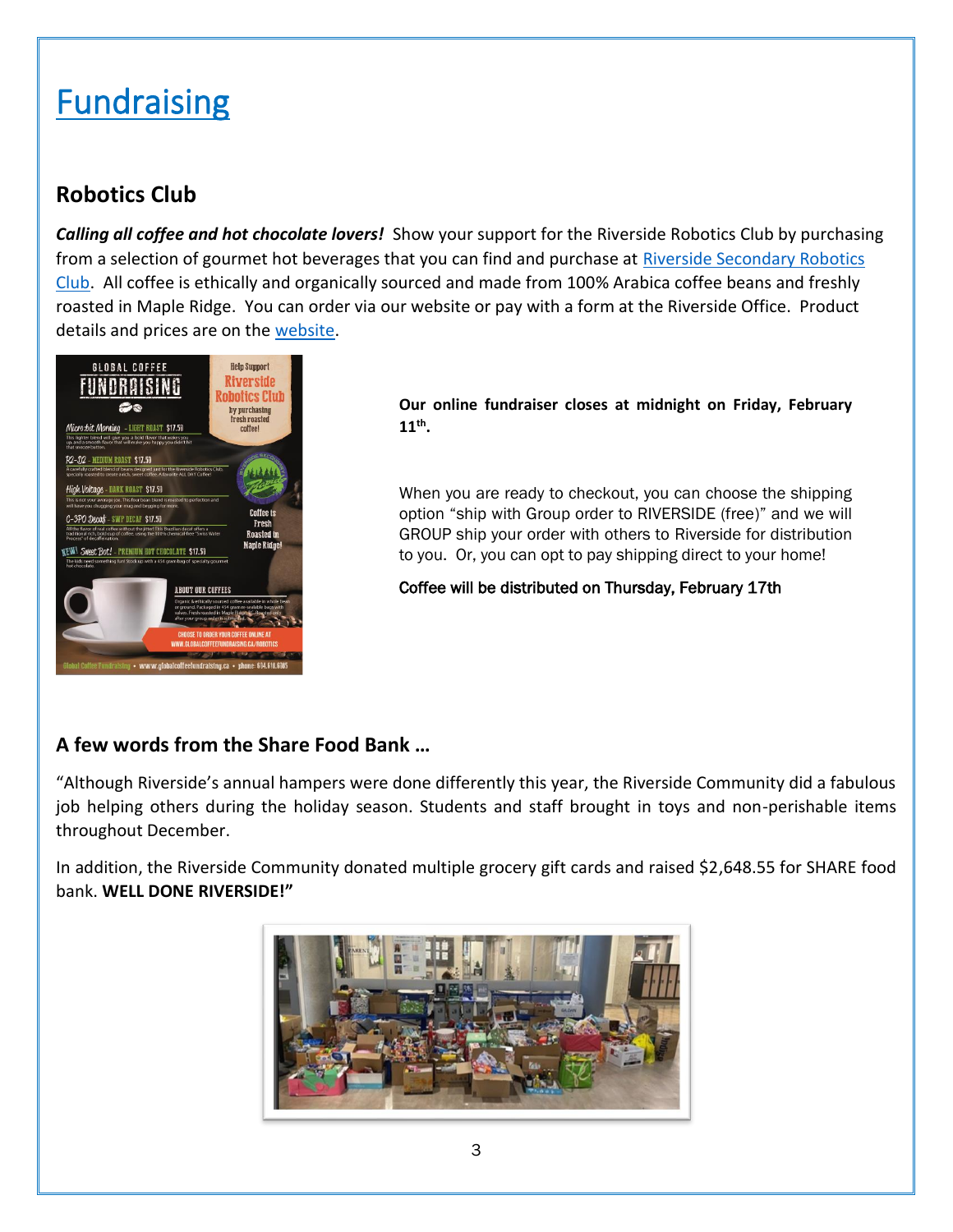## Fundraising – cont.

### **After Grad Fundraising**

**Sushi Fu, 2640 Shaughnessy Street, Port Coquitlam**



Come and enjoy some delicious Japanese food on **Wednesday, January 26**

#### **Cat & Fiddle Select Liquor Store**

The Cat & Fiddle Select Liquor Store at 1760 Kingsway Avenue is sponsoring our 2022 After Grad. When making your purchases at the till, please mention Riverside After Grad.

#### **Bottle Drive – Biggar Bottle Depot**

Please collect your empty bottles over the holiday season and return them to Biggar Bottle Depot, 2577 Kingsway Avenue, Port Coquitlam and use the phone number 604-937-8058 for our account, which is the school's fax number.

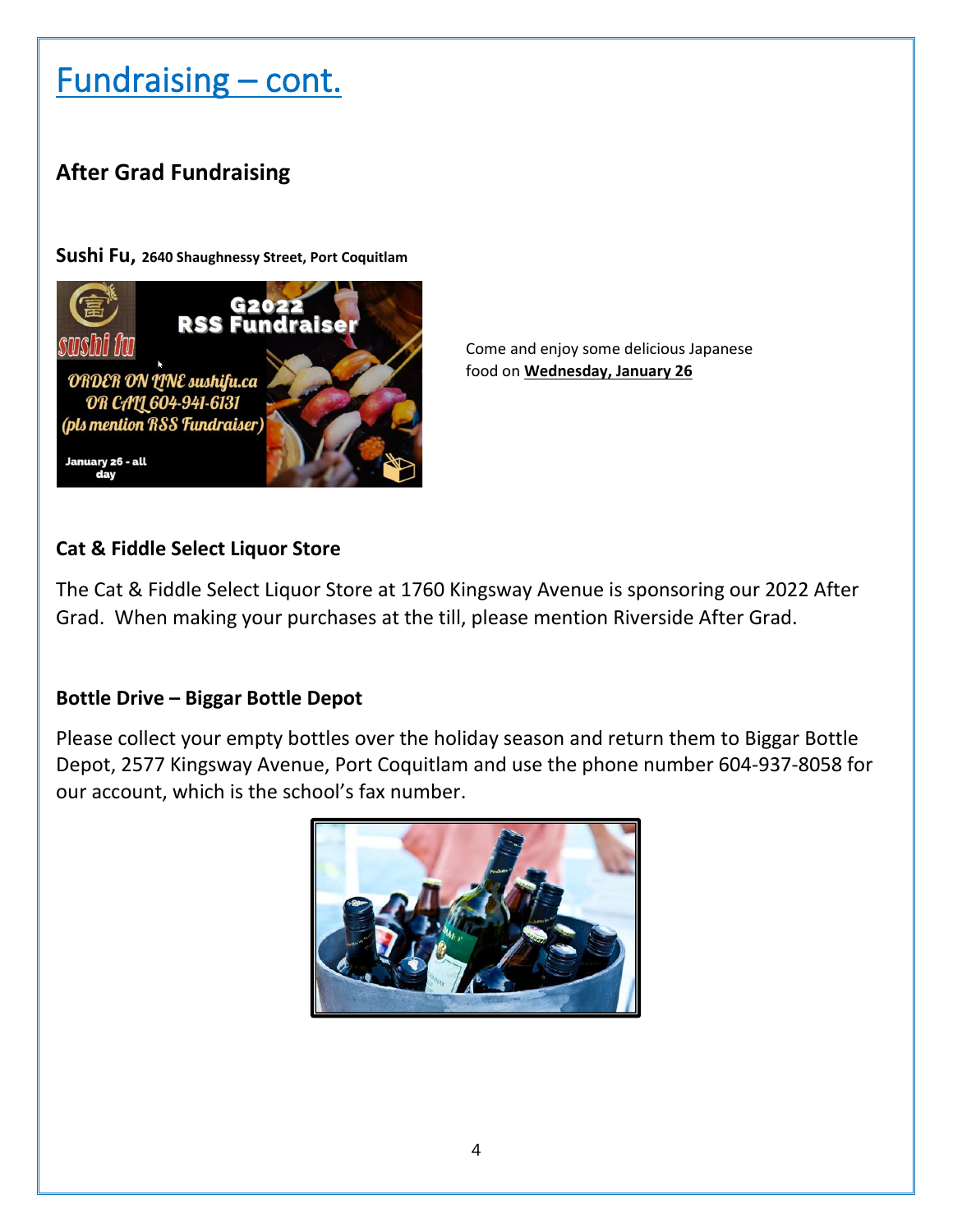## Fundraising – cont.

#### **Cat & Fiddle Sports Bar & Restaurant**

Saturday, February 26, 2022 - Noon – 8pm



\$20.00 Burger & Bevy

Includes: Beef, Chicken or Veggie Burger; Fries or Salad; and Choice of beer, wine, highball or pop

Tickets are available for purchase between January  $24$  – February  $17<sup>th</sup>$  through School Cash Online. Please note that cash transactions are not accepted and burger tickets will not be available for purchase at the door. Prepaid burger tickets will be available for pick up at the door during the event.

50/50 will be sold for \$2 each, one draw at 4:00pm and the other at 8:00pm

Volunteer Opportunities:

We will need 16 parent volunteers to assist at the Pub night. An email will follow with opportunities to sign up to volunteer. Shift times: 12-2pm, 2-4pm, 4-6pm, 6-8 pm. We will require parents for each 2 hour shift:

- o Two people at the door for ticket hand out
- o Two people selling 50/50 tickets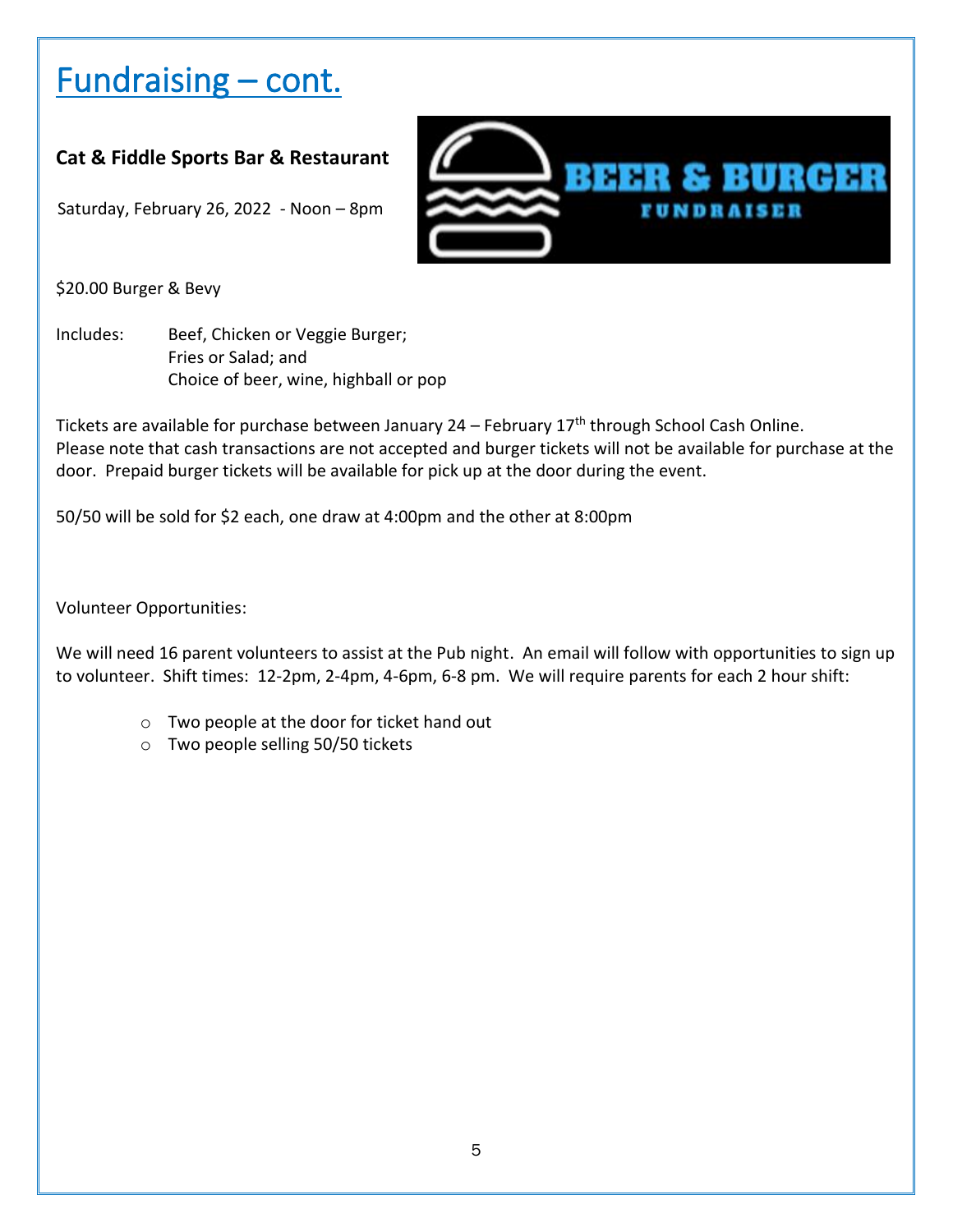## Spoken Word Competition

| Name of Student                   | <b>Title of Spoken Word</b><br>Oral Storytelling, Slam, Rant | <b>Name of Student</b>               | <b>Title of Spoken Word</b><br>Oral Storytelling, Slam, Rant |
|-----------------------------------|--------------------------------------------------------------|--------------------------------------|--------------------------------------------------------------|
| Emma Schultz                      | Insecurities (slam)                                          | Sara Ye                              | Guzheng (story)                                              |
| Erin Millar                       | Thoughts about<br>Thoughts (slam)                            | Carrick Buena                        | Consumerism (rant)                                           |
| Scarlett Stratton 1st Place Gr 10 | Definition (slam)                                            | Alex Kim 2 <sup>nd</sup> Place Gr 10 | Red (slam)                                                   |
| Tory Sharp                        | You are being scammed                                        | Sophie Giesbrecht 3rd Place Gr 10    | Curley Hair                                                  |
| Lily Farkhondeh                   | Anger                                                        | Arden Rae                            | Timmies                                                      |
| Warren Boone                      | I Am Very Cool                                               | Michael Chen                         | Time                                                         |
| Ava Dickson                       | Writing with the Wrong Hand                                  | Miranda Richardson                   | Listen                                                       |
| Jadon Loredo                      | <b>Cholesterol Horror</b>                                    | Maariyah Zuberi 1st Place Gr 9       | Social Media                                                 |
| Maysem Abbas                      | Find Your Fund (slam)                                        | Rylee Morgan                         | <b>Mornings</b>                                              |
| Logan Last                        | Motivation (slam)                                            | Kayley Lohn                          | Refresh (slam)                                               |
| Maya Armstrong 2nd Place Gr 9     | Be More Feminine                                             | Maddy Frith                          | The Earth's Perspective                                      |
| Sarah Wu                          | A Letter to Writer's Block                                   | Charlie Jacobsen                     | <b>Breathe</b>                                               |

### **Grades 9 & 10**

### **Grades 11 & 12**

| <b>Name of Student</b>                                                                | <b>Title of Spoken Word</b><br>Oral Storytelling, Slam, Rant | Name of Student                                | <b>Title of Spoken Word</b><br>Oral Storytelling, Slam, Rant |
|---------------------------------------------------------------------------------------|--------------------------------------------------------------|------------------------------------------------|--------------------------------------------------------------|
| Ara Christie                                                                          | <b>House Sickness</b>                                        | Catriona Riddell                               | The Way to Community<br>(story)                              |
| Amy Triggs                                                                            | <b>Headlines</b>                                             | <b>Ellie Kwak</b>                              | Mirror, Mirror on the Wall                                   |
| Amarrah Siddiqui<br><b>Tied 1st Place Gr 12</b>                                       | When I Become History                                        | Nicky Pitman 1st Place Gr 11                   | What My Grandma Said That<br>Day                             |
| Philip Mycek                                                                          | Reverse Ode to HS                                            | Lauryn Cacic                                   | <b>Growing Pains</b>                                         |
| Benjamin Bellefeuille                                                                 | Picture This                                                 | Mufaro Mudzingwa                               | The Sandwich (story)                                         |
| Noah Marusenko                                                                        | The Life of Pi                                               | Gideon Seo                                     | Slam Poem - Mother Nature                                    |
| Lauren Schubak, Emma<br><b>Stoyanova, Brook Conley</b><br><b>Tied 1st Place Gr 12</b> | What it feels like to be a<br>woman                          | Makayla Werner                                 | Story – My Oma's Perfume                                     |
| Simon Gale                                                                            | My Hands                                                     | Carlos Gonzalez Ruiz                           | Story – The Worst Day                                        |
| Noah Jette                                                                            | It's Just a Game (rant/slam)                                 | <b>Ashley Caines</b>                           | No Topic – slam poem                                         |
| Ksenya Narkevich                                                                      | A Stupid Love Poem (slam)                                    | Adam Fenton                                    | Story - The Adventures of<br>Driving a Manual                |
| Remi Kerster, Elijah Sam, Alyssa<br>Mawji                                             | The Future is Bright (slam)                                  | Quinton O'Neale<br><b>Tied 1st Place Gr 12</b> | Slam Poem - Justice                                          |
| Megan Gombar/ Kaylee Jack                                                             | Don't' take Life for Granted                                 | Robbie Toor                                    | Fire Jim Benning (rant)                                      |
| Emma Dooks                                                                            | Dear You (slam)                                              | Sky Pourmohseni                                | Taylor Swift (slam)                                          |
| Jenny Lada                                                                            | <b>Mirror Mirror</b>                                         | Mara Julian 2nd Place Gr 11                    | Fly Free                                                     |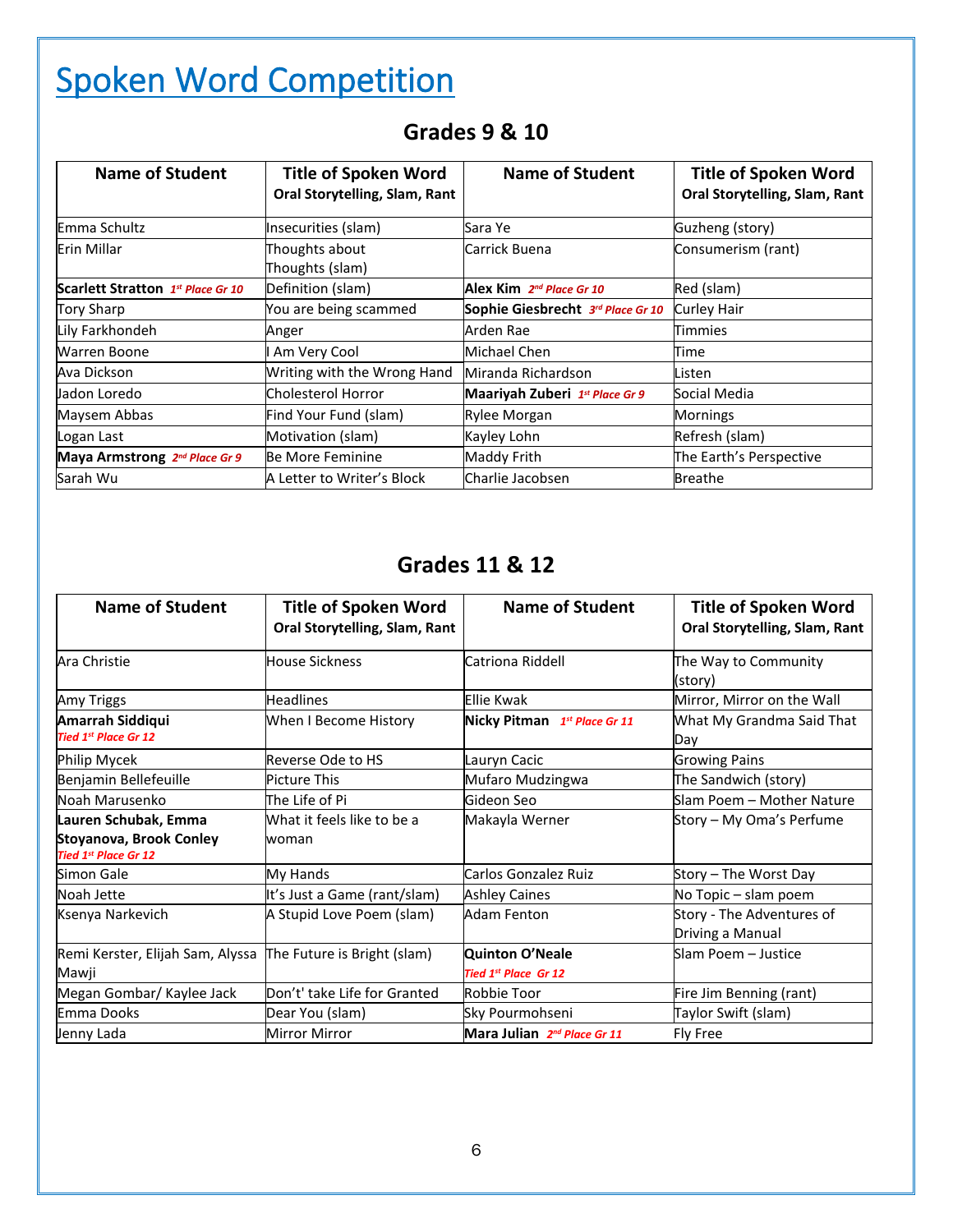## Graduation



#### **Valedictorian**

Students who are interested in valedictorian have to have Honour Roll status and be in good behavioural standing. All candidates should enjoy public speaking. They should be able to bring the grad class together by sharing their unity and achievements, and not just focusing on the obvious. They should also be interested in not just talking about how life has been to this point, but also in adding perspective in guiding everyone forward into thinking about their future after high school. I always tell them they need to make the audience laugh and make the audience cry through the power of their words.

### **Valedictorian Selection Process**

Students interested in being a valedictorian should indicate their interest to a teacher that they trust to nominate them for the valedictorian process. Teachers will put forward students who have expressed an interest in being a valedictorian as well. Students must have Honour Roll status and are in good behavioural standing. They also must be a positive role model in the eyes of their peers and teachers. Once those students are put forward, a committee of teachers will evaluate all the candidates to ensure that they meet the criteria. All candidates will then meet with the vice principal and the sponsor teacher to ensure that they are aware of the expectations of being selected as the valedictorian and salutatorian. Students will then commit to either proceeding or not the next day after the meeting. If they do not check in then it will be assumed that they are not interested in being the valedictorian.

If a student expresses interest in being a valedictorian, then the student will create a profile that highlights their 4 or 5 best achievements at Riverside Secondary. Depending on the level of interest, a committee of English department teachers will then rank the candidates based on the profiles shown. Only the top 10, will be able to create a video that would be performed live in front of their peers. This is done for potential candidates to try to convince the grade 12 class that they should be the valedictorian.

Students will vote on their valedictorian and salutatorian. The top student based on votes will be voted as the valedictorian and the student with the second highest number of votes will be the salutatorian at the commencement ceremony and will also give a speech at the Grad Dinner Dance. Every two weeks, the two will check in with the sponsor teachers who will mentor them in terms of crafting their speech. They must present a copy of their speech to the sponsor teacher and the vice principal. This speech is the one that they will present at the Grad Dinner Dance or commencement. This selection process will start in March. The video profile will take place at the end of April and will be part of the valedictorian candidate's introduction at the live performance. The vote for valedictorian will take place during the second week of May. **Please refer to the grade 12 calendar for specific valedictorian deadline dates.** 

**Grade 12's - are you the next valedictorian or salutatorian**? If interested, please attend the Nominee meeting in Portable 1 at lunch on March 31<sup>st</sup>, 2022. Forms are due April 7<sup>th</sup> to Mr. Barrington in Portable 1.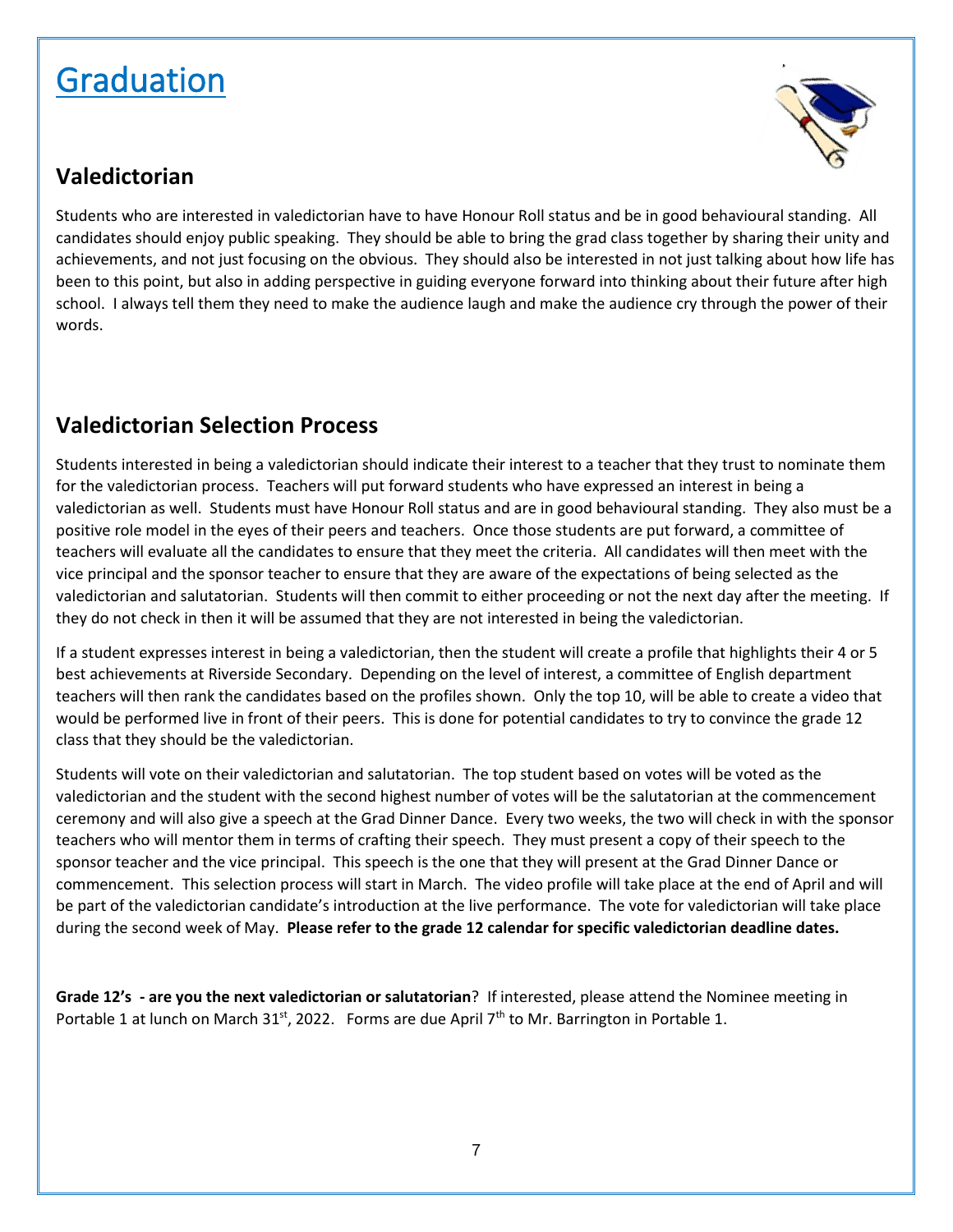### Semester Turnaround

Students can check their Semester 2 schedule in MyEd. In some cases, the schedules are slightly different than the one our students received in September. The new schedule is the only one that is valid.

Senior students requesting an upgrade or an extra course will be dealt with in the first week of the new semester.

#### **Course selection for 2022/2023**

Counsellors will be meeting with our Grade 9's, 10's and 11's in February to help students with course selections for next year. It is very important that students attend the counsellor presentation. We encourage students and parents to meet with counsellors individually to discuss any questions and concerns they might have. Email or phone your counsellor to arrange an appointment. Courses selected, particularly for grade 11 and 12 students have an impact on post-secondary options.

The programming presentations will occur on **February 14th , after period 2.**

**Note:** Grade 10 & 11 students must have their completed course selection forms turned into their counsellor by Tuesday, February 22nd; Grade 9 students must submit their course selection sheets to their counsellor by Friday, February 18th. Course selections must also be entered into MyEd before the dates above. Students who hand in their course selection sheets past the deadline may not get their first choice electives as the classes may be full.

Please note that Grade 9, 10 and 11 students will be required to register for eight courses for next year. Grade 12 students may register for 7 courses, but this must be discussed with the counsellor. Detailed course information can be found on the Riverside web page. Several new courses and programs have been added to our usual offerings. As well, some District trades programs and on-line offerings are worth a look.

Important Dates:

February 2<sup>nd</sup>- Grade 11 Parent programming information video will be released on the Riverside website

February 14<sup>th</sup>- Grade 9-11 Course programming presentations

February 18<sup>th</sup>- Grade 9 Programming information due

February 22<sup>nd</sup>- Grade 10 & 11 Programming information due

#### **Student Transcript Service**

Any student applying for post-secondary programs must complete the online application on [StudentTranscript](https://www2.gov.bc.ca/gov/content/education-training/k-12/support/transcripts-and-certificates/about-studenttranscripts) Service (STS) in order to allow post-secondary schools to view their grades. On StudentTranscript Service, students can view their marks, their transcripts, as well as send out transcripts. [www.shorturl.at/csBES](http://www.shorturl.at/csBES)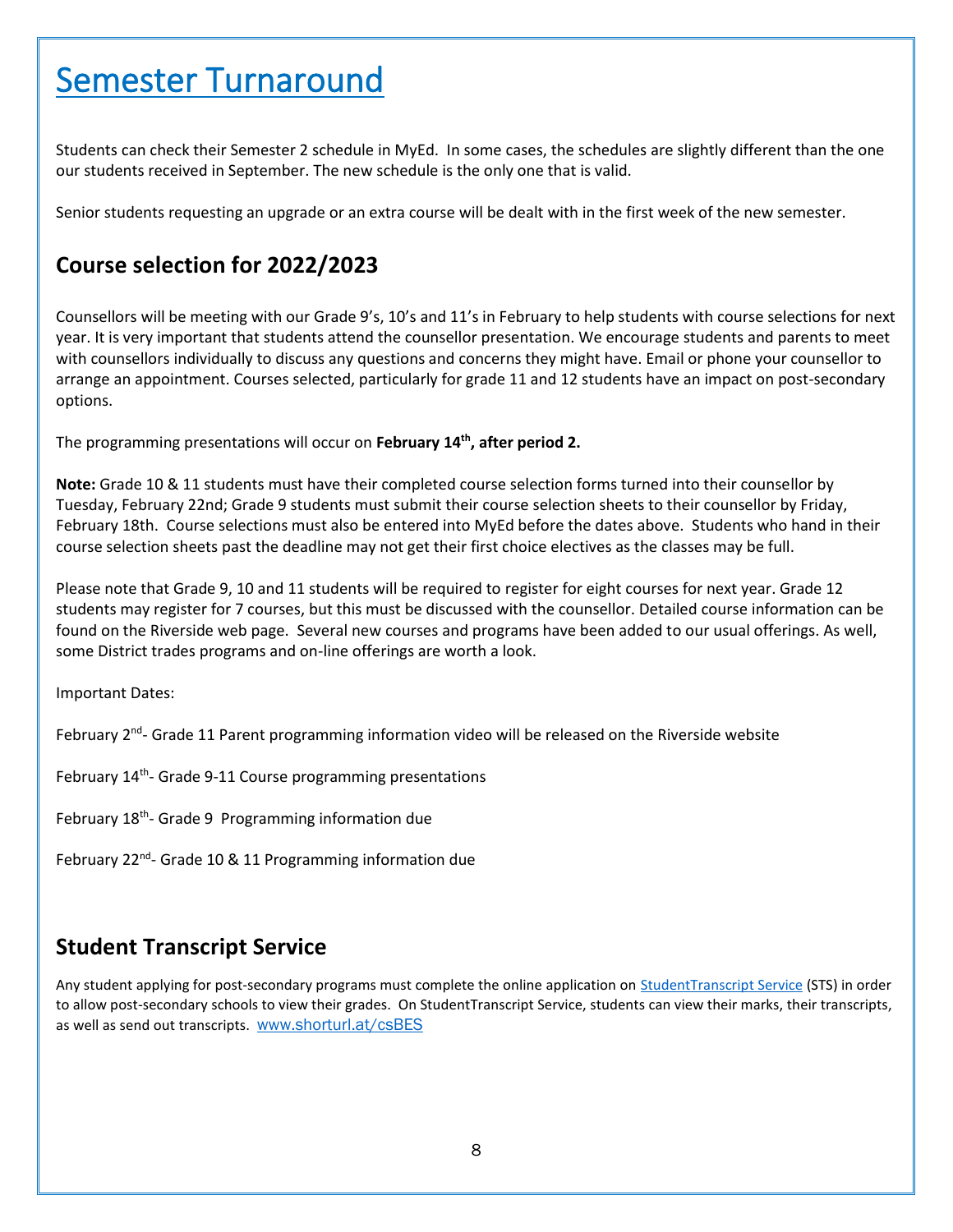### Yearbook

The 2022 Yearbook is **on sale until February 10th**. This year's Yearbook features the return of sports, clubs and school events!

To purchase the book (\$60), please use the [School Cash Online](https://sd43.schoolcashonline.com/) link on the Riverside Website. Please note: The Yearbook will not be available for purchase after February 10<sup>th</sup>.

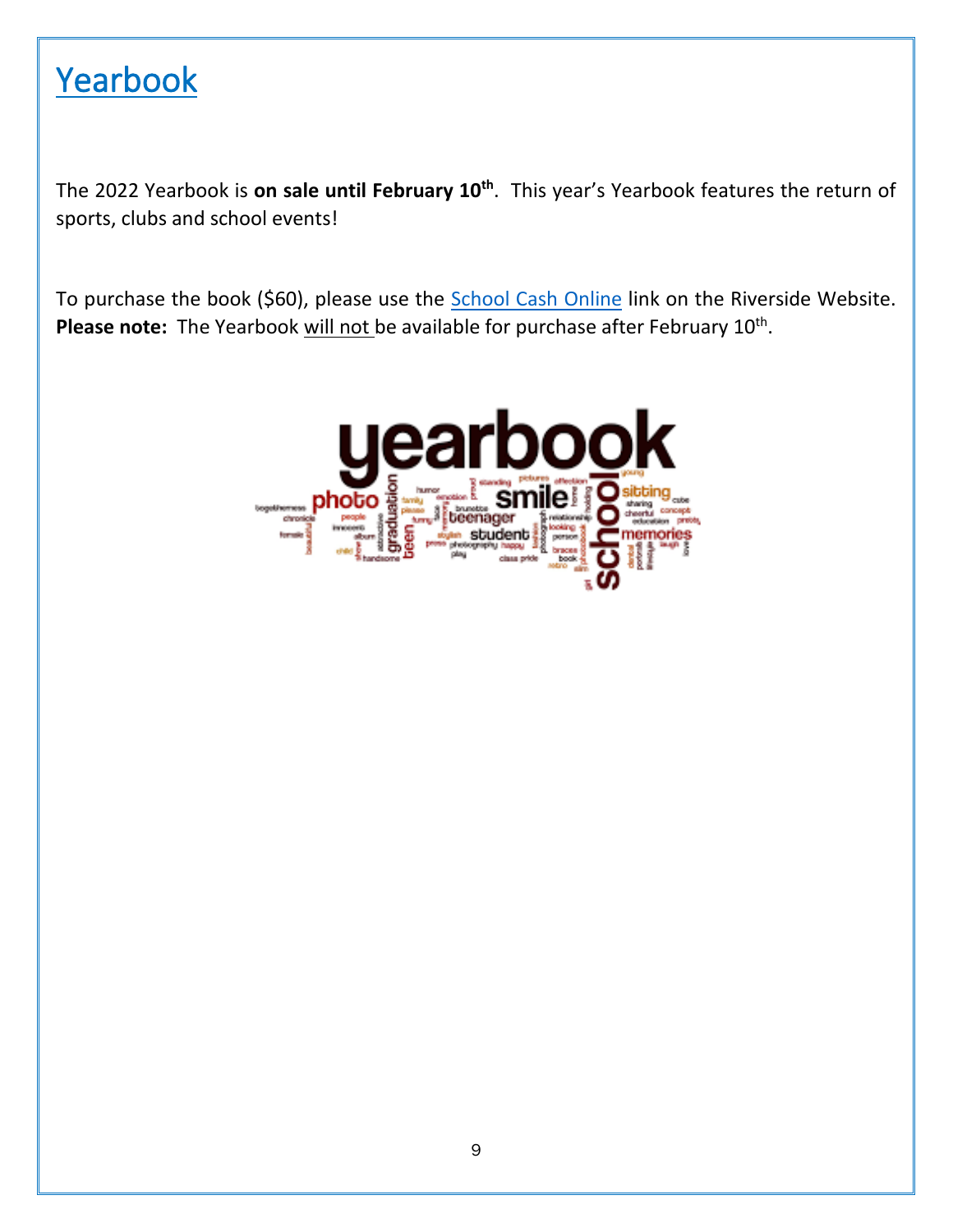



#### **All Things GRAD Newsletter, edition #4.**

Are you following our **Riverside Grad Committee (G22) Instagram account**? Follow our @rapidsg22 to stay informed on upcoming grad information.

- Did you forget to submit your **cap 'n gown measurement**? Grads must email Mr. Jeremy Brown at [Jbrown@sd43.bc.ca](mailto:Jbrown@sd43.bc.ca) with their height in inches **ASAP!**
- Our Grade 12 Timeline of events is constantly being updated. Visit **Grade 12 Central** link on our Riverside Intranet website to see important dates regarding scholarships and valedictorian applications.

### **Attention all Grade 12's - Your G22 Grad Shirts Have Arrived!**



Students who ordered a G22 Grad Shirt must **come to Room 124 at lunchtime, February 1st - 4 th** to pick it up.

### **AfterGrad 2022**

- AfterGrad is a Grade 12 event that occurs all night, immediately following the Grad Dinner/Dance on June 4th (pandemic-permitting). It's a **parent-run event** that gives grads a place to continue to celebrate in a safe environment. Very memorable and fun for parents too who come to volunteer before and during the event.
- They are preparing for AfterGrad in hopeful anticipation of a better pandemic year in 2022 and make the day special for the Grads no matter what happens. Early preparation is all about fundraising.
- Last year, we coordinated some very successful fundraisers which were relatively easy to do.
- We are really looking forward to high participation this year. If you want to help out, please email our office [\(riverside@sd43.bc.ca\)](mailto:riverside@sd43.bc.ca) and we will connect you to the organizing team of parents.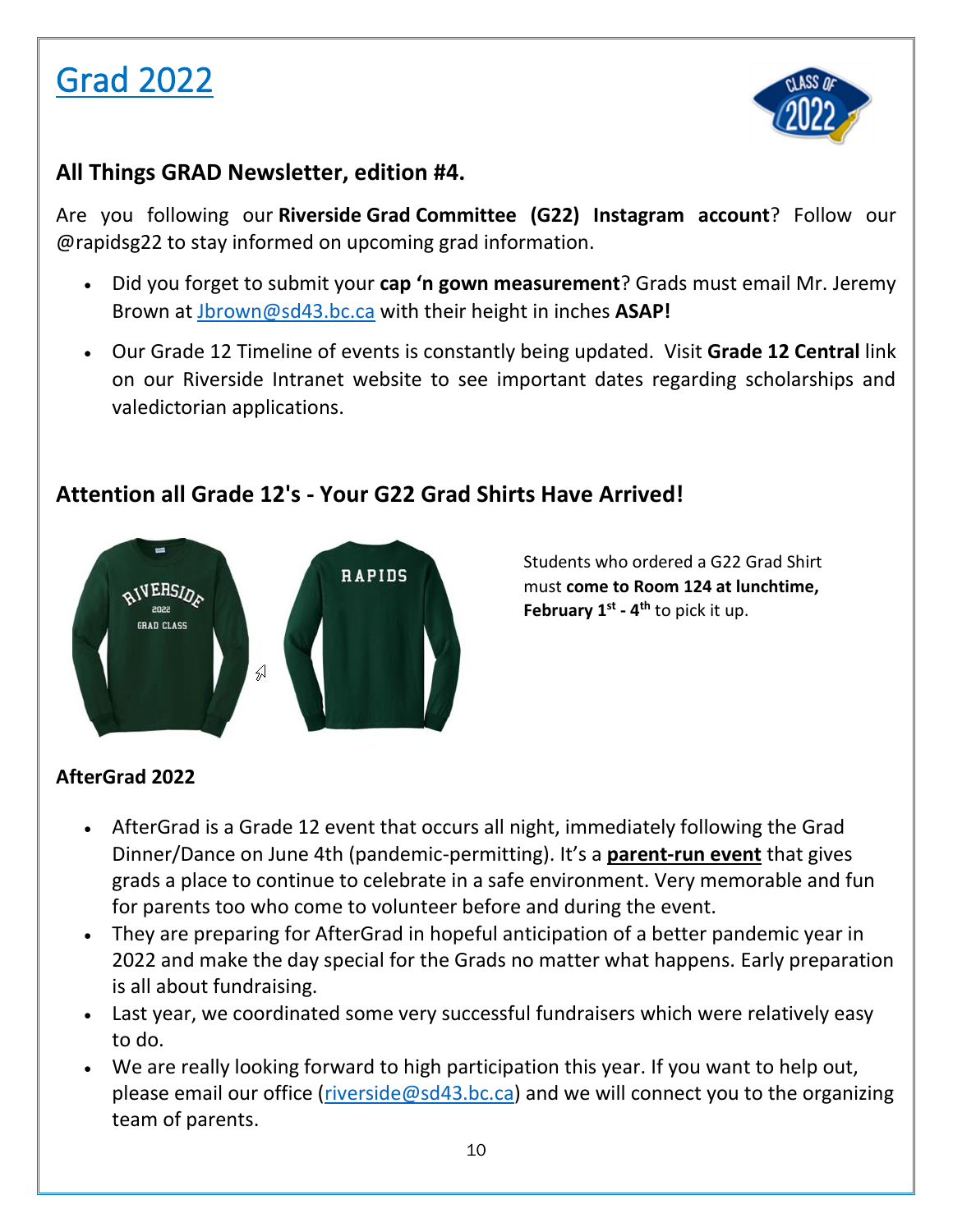## Musical Theatre Show for 2021/2022



*Stand by!*

River's Edge Theatre has postponed our fresh, funny, fantastic new musical The Drowsy Chaperone until early March, when we hope to welcome our first community audiences since February 2020. Currently, we are debuting the musical for a staff studio audience and we're making a video of it too. We may be down, but we are not out! If we need to postpone again, WF WILL.

This excellent show with its ebullient performances deserves an audience, so stay tuned!



Winner of five Tony Awards, this original, one act Canadian play is a fun, funny, family-friendly send-up of the Jazz Age musical to welcome audiences back to River's Edge Theatre! We've missed you!

The story is brought to us by a narrator with a passion for musical theatre, playing the original cast recording of the 1928 musical, The Drowsy Chaperone. As the vinyl spins, colourful and chaotic characters spring to life. A parody wrapped in a love letter, this show features so many talented students onstage and many more backstage… don't miss it!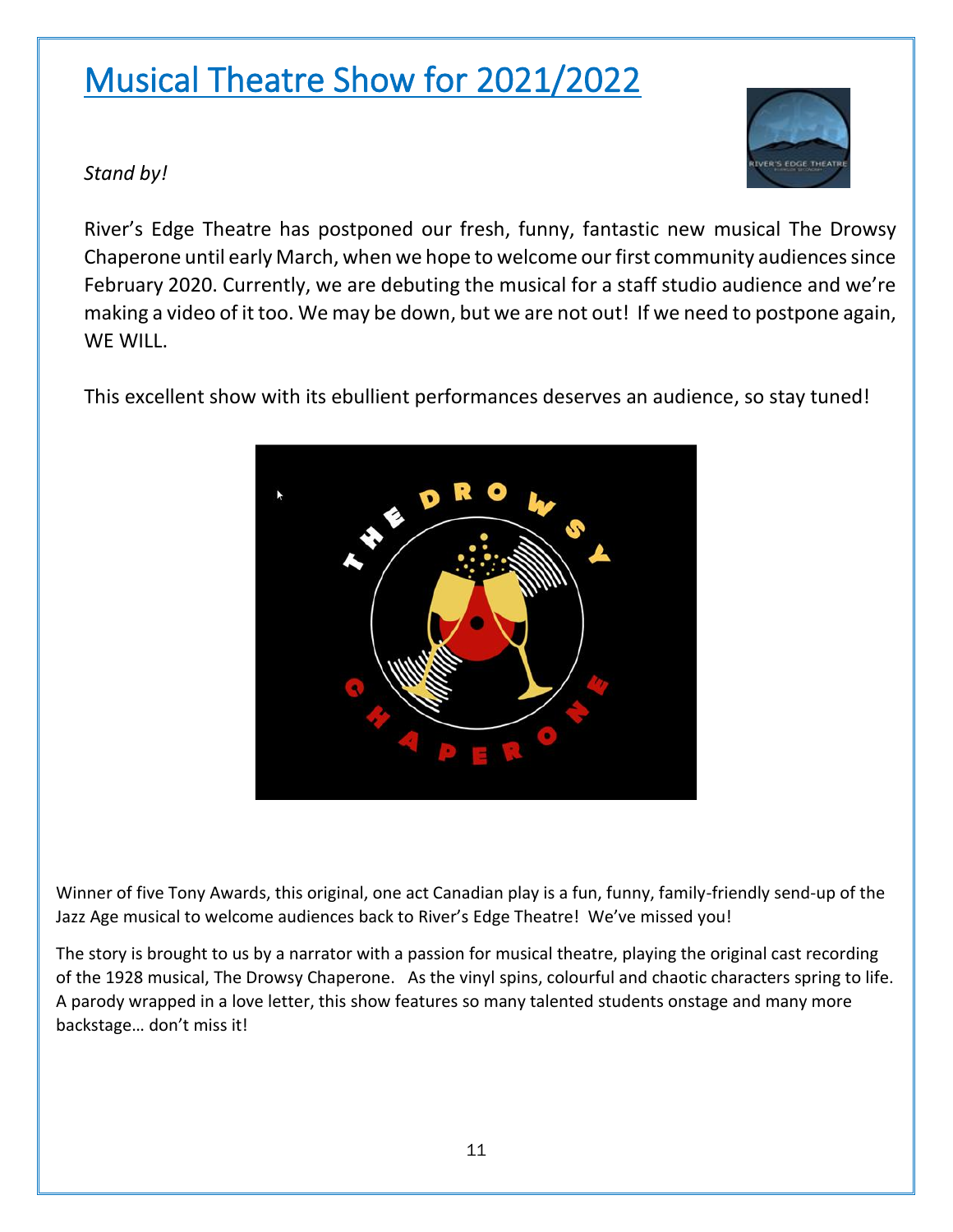### **Sports**

### **Curling**

Congratulations to Adam Fenton who won Gold at the U18 Provincial Championship over the winter break. He also was the recipient for the Sportsmanship Award at the tournament. The team is off to complete at the U18 Nationals in Timmons, Ontario in February.